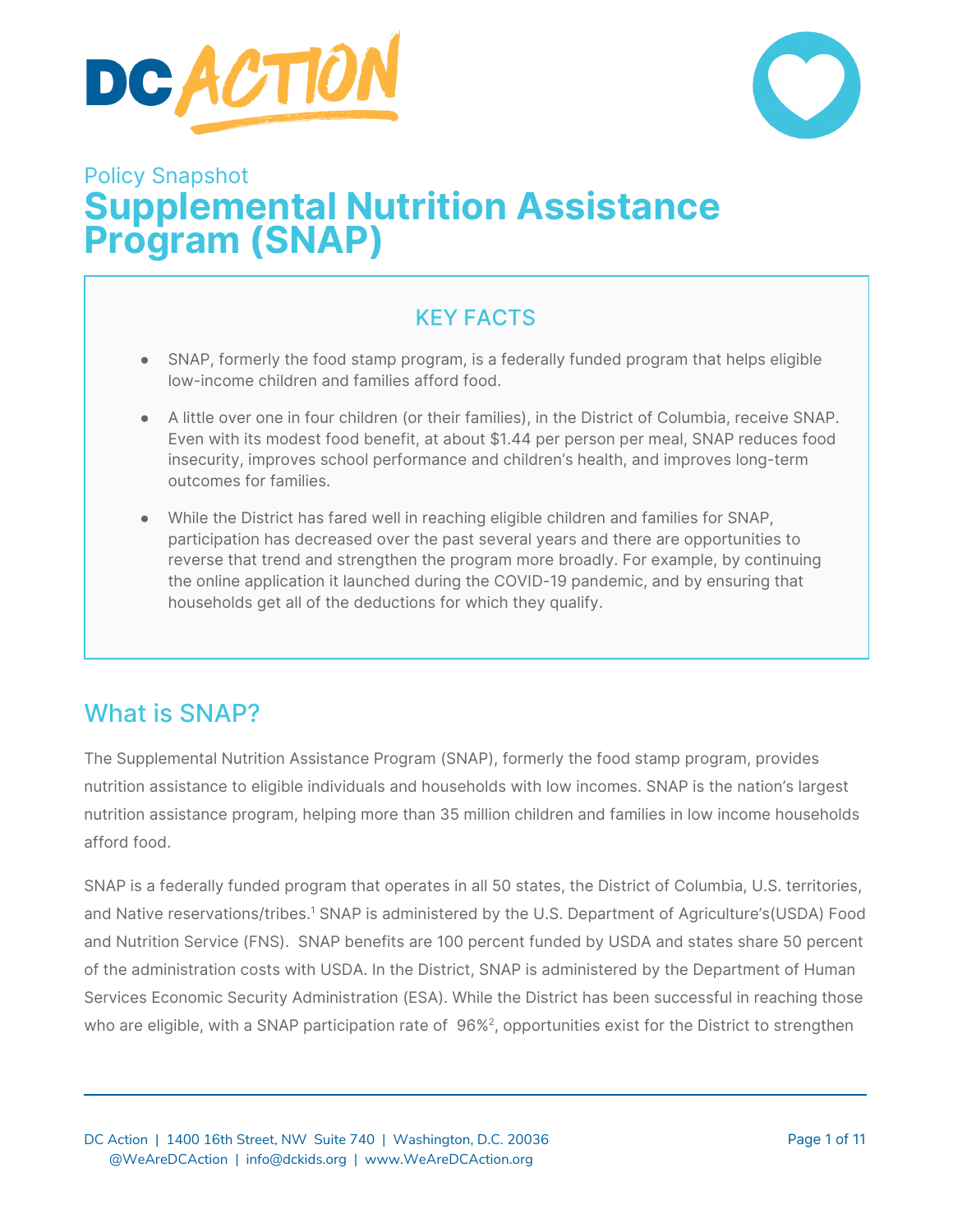policies and procedures to better link families to SNAP and better serve and retain families who participate.

# Who is SNAP intended to help?

SNAP provides food assistance to individuals who meet both financial and nonfinancial eligibility requirements without other safety net programs' restrictions around age (e.g. children or seniors), disability, or family structure. Due to the legacy of discrimination and racism, program participants are disproportionately Black and Latinx. According to the most recent Census estimates, the median income for the District's white households is almost four times that of Black households and more than twice that of Latinx households (\$215,719 vs \$55,301 and \$85,737), with even bigger gaps for households with children. Given that disparity, the District's Black residents are more than four times and Latinx residents are twice as likely as white residents to live in poverty (25.6% and 12% vs. 5.9%). $^{\rm 3}$ 

SNAP benefits are an entitlement, which means that anyone who qualifies under the program's rules can receive benefits. This funding structure enables SNAP to respond quickly and effectively to support families and communities during times of economic downturn and increased need. This was seen most recently by the inclusion of SNAP benefit supplements and policy changes during the COVID-19<sup>4</sup> pandemic in 2020 and the Great Recession of 2007<sup>5</sup>. To receive SNAP in the District, applicants must be residents and be either U.S. citizens or fall within certain categories of immigrants. <sup>6</sup> To meet the financial requirements for SNAP, households must have no more than 200% of the Federal Poverty Level (FPL) in gross income and no more than 100% of the FPL on income after deductions for expenses. SNAP allows deductions for 20 percent of wages plus an additional standard deduction based on income and family size; <sup>7</sup> out-of-pocket dependent care costs, including any costs for child care or disabled adult care that a household pays; certain medical expenses; and shelter expenses (e.g. rent, mortgage, utility costs) up to a certain amount. <sup>8</sup> So, for example, based on their specific housing and child care costs, a family with two adults and one child earning \$2,500 a month in gross income can deduct \$500 (20% of wages) plus another \$755 for the standard deduction and child care and housing expenses, making their net income \$1245 and their monthly SNAP amount \$137. If their application information didn't allow them to include the child care deduction, though, their net income would seem higher and they would only get \$41 per month in SNAP benefits, making it important to correctly calculate each family's deductions.

# Why is SNAP so important?

In the District, SNAP is one tool among many to help counter the effects of historic and ongoing racial inequity. SNAP is one of the core nutrition and income support programs that reaches the most children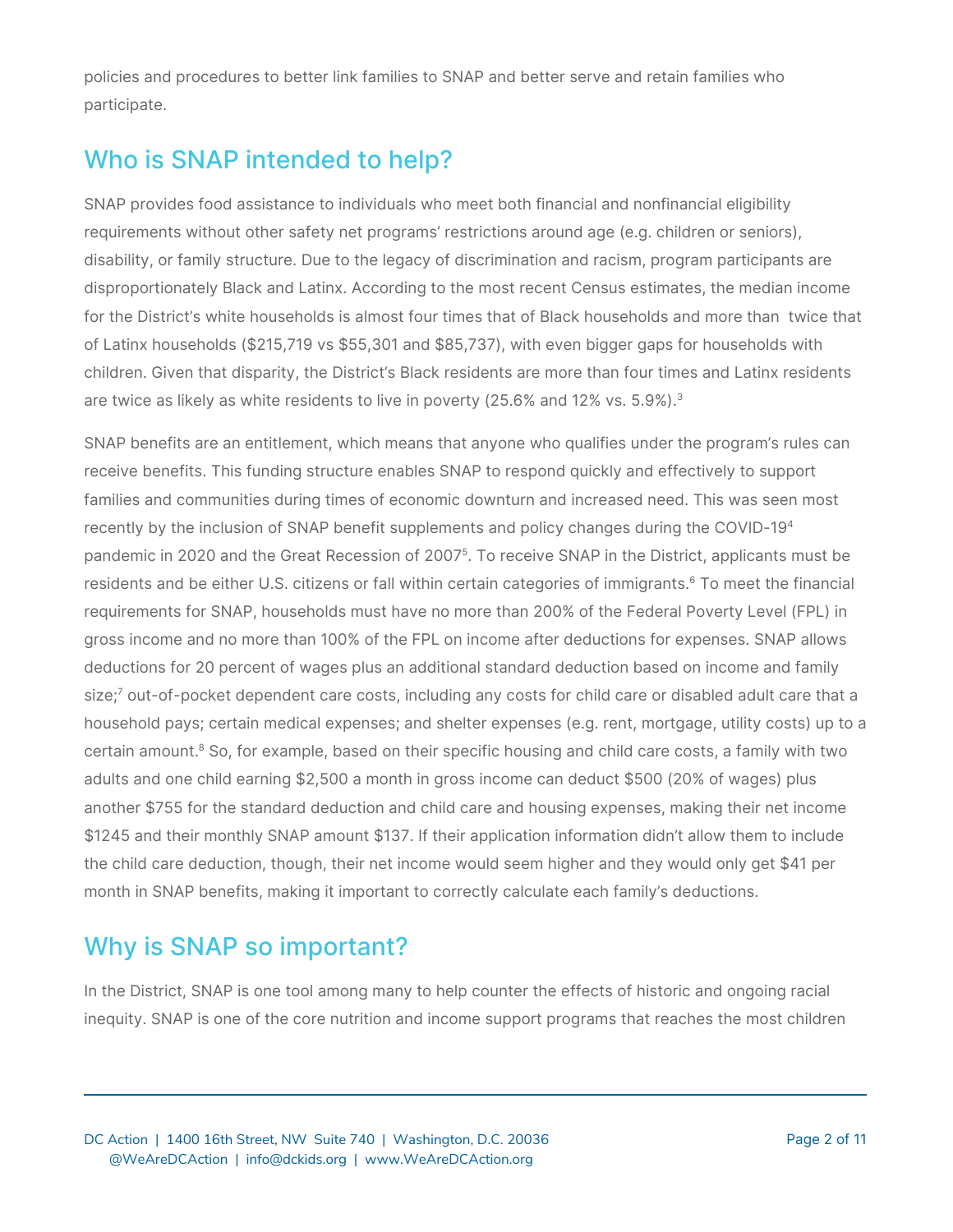and families and its value is well-documented. Even with its modest food benefit, at about \$1.44 per person per meal, <sup>9</sup> SNAP reduces food insecurity, improves school performance and children's health, and improves long-term outcomes for participants.

- Reducing food insecurity: SNAP reduces food insecurity for children by enabling their families to spend more money on food than their limited budgets would otherwise allow. Food insecurity, as defined by USDA, is the lack of consistent access to enough food for an active, healthy life. <sup>10</sup> Food insecurity among children is linked to increased risk of poor diet; chronic health conditions, including asthma, cognitive and behavioral problems, anxiety and depression; and poorer general health compared to their food-secure peers. <sup>11</sup> The largest and most rigorous examination of the relationship between SNAP participants and food security found that food insecurity among children fell by roughly one-third after their families received SNAP benefits for six months.<sup>12</sup>
- Improving children's school performance: Children need nutritious food to grow, learn, and thrive. Research suggests that SNAP participation can lead to improvements in reading and mathematics skills among elementary children, especially young girls,<sup>13</sup> and increases the chances of graduating from high school by as much as 18 percentage points. 14
- Improving children's health: Insights from Children's Health Watch have shown that children receiving SNAP are less likely than non-participants with low incomes to be in fair or poor health or underweight, and their families are less likely to make trade offs between paying for health care and paying for other basic needs such as food, housing, and electricity. 15
- Improving long-term outcomes for participants: When children have access to SNAP, from birth through early childhood, their risk of developing high blood pressure, heart disease, diabetes, and other poor health outcomes later in life greatly decreases. <sup>11</sup> Women who had access to SNAP as young children reported improved economic self-sufficiency (increases in educational attainment, earnings, income, and decreases in welfare participation). 15

SNAP is also a complement to other nutrition safety net programs for children, particularly the National School Lunch Program (NSLP) and the Special Supplemental Nutrition Program for Women Infants and Children (WIC). Participation in SNAP enables WIC applicants to become income-eligible for WIC, which creates a more streamlined process for those families. <sup>16</sup> Participation in SNAP provides school-age children with the ability to participate in the NSLP without requiring families to complete an additional application.<sup>17</sup> These direct linkages are critical to ensure that children receive all of the nutrition assistance they need during this vital time of growth and development.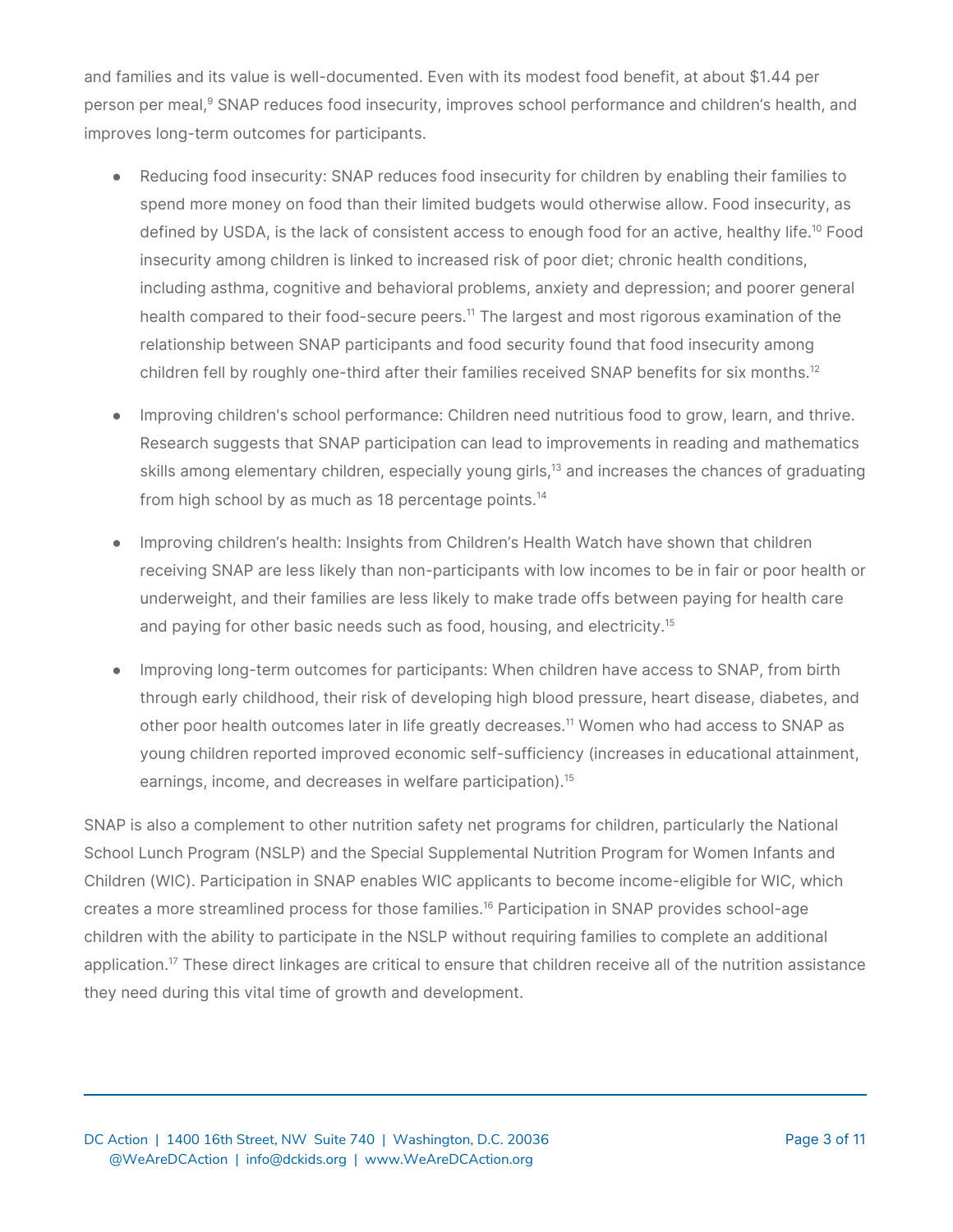# How does SNAP work?

SNAP is a food assistance program that seeks to provide supplemental food benefits to individuals who customarily purchase and prepare meals together, which SNAP considers a household. <sup>18</sup> To apply for SNAP, the household must complete an application. The District now uses both paper and online applications (the former is available at an ESA service center). <sup>19</sup> After completing the application, the household must participate in an interview with an ESA caseworker and provide proof of the information provided in the application. <sup>20</sup> Once those steps are complete, ESA determines eligibility.

Separate from the eligibility determination, SNAP does a benefit calculation to determine how much money a household has available, after paying household expenses (e.g. shelter, child care, medical), to purchase food. SNAP benefits are calculated to cover approximately 70% of a family's food budget, with the family expected to spend 30% of their net income on food.<sup>21</sup> The amount of SNAP benefits an eligible household can receive is based on USDA's Thrifty Food Plan, <sup>22</sup> household income, and the number of eligible members in the household. In the District in fiscal year 2018, the average monthly benefit for SNAP households was \$211 for all households and \$382 for households with children.<sup>23</sup>

Households are eligible for SNAP for a set period of time, called a certification period, after which they have to recertify, which essentially includes completing the entire application process again; including filling out an application or recertification form, submitting verifications, and participating in an interview. Most households in the District have a 12-month certification period, unless the household includes an older adult (60+) or individual with a disability. Those households have a 24-month certification period. $^{24}$ 

Once determined eligible, a household will receive their SNAP benefits on an electronic benefits transfer (EBT) card to purchase food at approved retail locations. In the District, SNAP benefits are deposited onto the family's Capital Access EBT card on a staggered schedule from the first of the month through the tenth. <sup>25</sup> As a food benefit program, SNAP can be used to purchase certain food items and seeds that will produce food<sup>26</sup> from approved retailers. In the District, there are approximately 400 approved retailers where SNAP participants can use their EBT to purchase food.<sup>27</sup>

# Who benefits from SNAP in the District?

## How many participants are enrolled in the District's SNAP?

According to the most recent data available (fiscal year 2018), 110,000 District residents participated in SNAP, which is about 16 percent of the District population. <sup>28</sup> Of those 110,000 participants, 37,000 -one-third - were children under age 18 (with about one-third of those children being age four and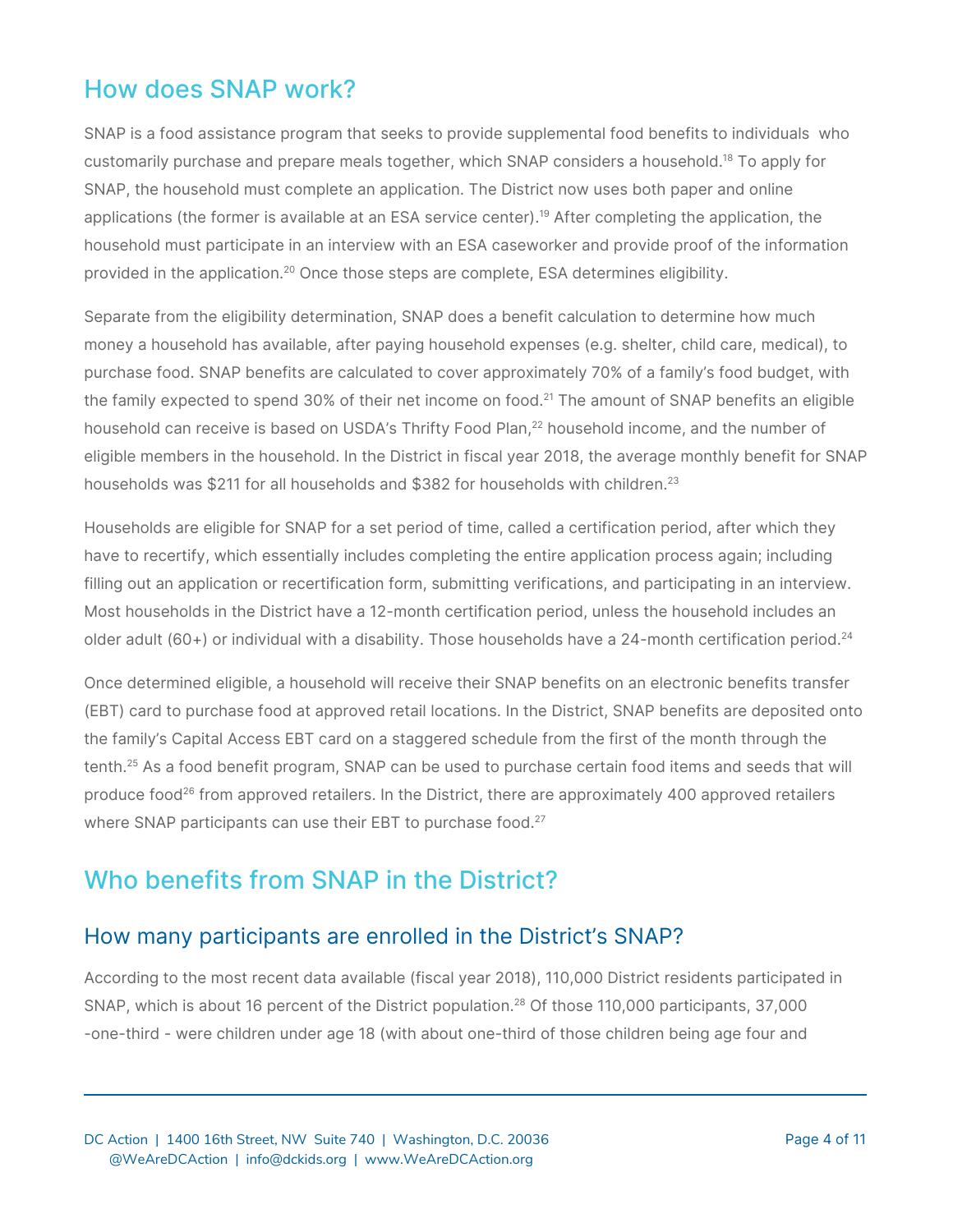under).<sup>29</sup> That means that around 27 percent of the District's children receive SNAP<sup>30</sup> or a little more than 1 in 4. This is a striking decrease from a few years prior, when nearly half of the District's children were enrolled in SNAP. Due to the legacy of discrimination and racism, the District's Black children are far more likely to be living in poverty as white children (31% vs. less than 1%). SNAP is a vital program for making sure children - particularly those in Black and brown communities - don't go to bed hungry.<sup>31</sup> As a result of the intersection of racism and socioeconomic status, 93 percent of the people enrolled in SNAP in the District are Black.<sup>32</sup> However, while Latinx families also face many hurdles to reaching economic stability, only 3% of SNAP recipients in DC are Latinx, even though Latinx make up 11 percent of District residents.

## What portion of eligible families participate?

The SNAP participation rate is the percentage of eligible people in the United States who actually participate in the program. This is one way to see how successful a state is in reaching eligible families. SNAP participation rates vary among the states, ranging from 56 percent to 100 percent, with the national average at 85 percent. The District is one of the top states when it comes to participation with about a 96 percent participation rate for fiscal year 2017, which is down from an estimated 100 percent in fiscal year 2015. 33a However, as noted above, participation by children decreased by almost a third from 2013 to 2018. 33b

## Recommendations to improve the reach of SNAP in the District

While the overall SNAP participation rate in the District is high, the reduction in children enrolled is concerning. There are policies and strategies the District could employ to ensure families receive the benefits they need, and to enhance the agency's ability to reach and retain District families with low incomes and link them to much needed assistance. Below are a few strategies that DHS could try to broaden its reach to eligible families.

## Continue to Streamline Access

### **Online applications**

To help reach eligible families in the District, DHS must continue the online application it launched in response to the COVID-19 pandemic. Prior to that launch, the District was only one of four states that did not have an online application for SNAP benefits.<sup>34</sup> Online applications, in addition to being more convenient for applicants, can enable individuals to get the process started earlier, which is essential as eligible applicants receive benefits back to the date of their application; and states have 30 days to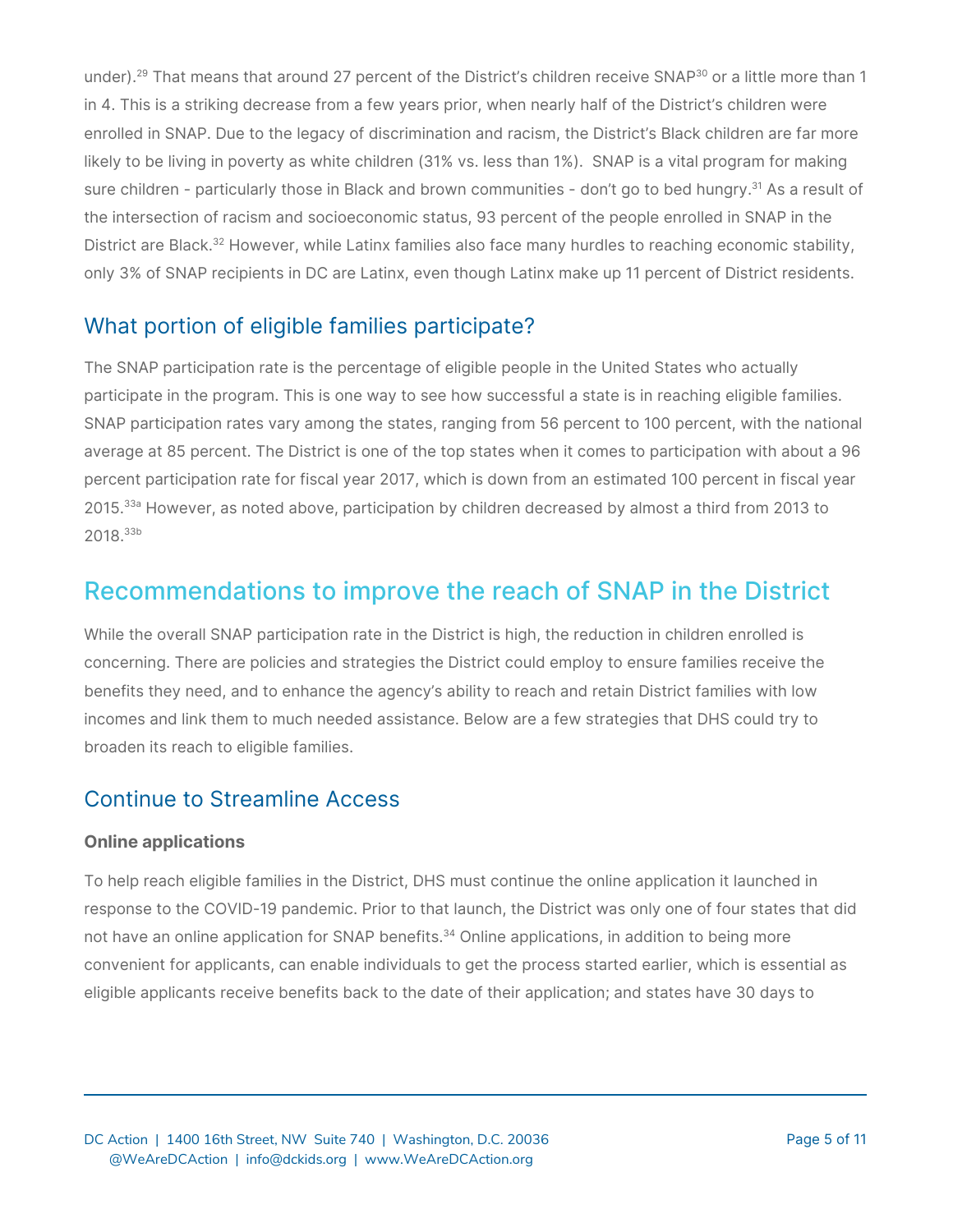process the application.<sup>35</sup> It is unclear, however, if the District's online application will continue to be available in the long-term. 36

### **Electronic signature**

During the public health emergency the District began using telephonic signatures, which was a helpful option and one we encourage DHS to continue.

### **Customer support**

Relatedly, even once the pandemic ends economic recovery will be slow, and thus DHS should fund additional customer support to continue assisting applicants with phone applications.

### **Public charge**

With the changes to the Public Charge rule over the past few years  $^{\rm 37}$  mixed immigration status families may be less likely to apply for benefits. DHS must be aware of this concern and provide clear and consistent information on eligibility rules for the programs so as to not deter participation.

### **Online purchases**

The District also added the option of online purchasing using SNAP, which has been a relief for many families during the pandemic. We recommend this option continue, particularly for those living in food deserts.

### **P-EBT**

The federal government passed a law amending the Families First Coronavirus Response Act of 2020 on October 1, the P-EBT Program was authorized only through September 30, 2020 to provide temporary food assistance to families of children who were eligible to receive meals under the National School Lunch Program (NSLP).

P-EBT benefits are meant to replace breakfast and lunch that children who received free or reduced-price meals would normally receive during distance learning due to the COVID-19 public health emergency. P-EBT benefits for the 2019-2020 school year were valued at \$5.70 per child per school day or \$28.50 per child per week. P-EBT benefits for the 2020-2021 school year were valued at \$5.86 per child per school day, or \$29.30 per child per week.

On October 1, the federal government passed an amendment to the Families First Coronavirus Response Act of 2020, introducing the possibility to extend P-EBT benefits under qualifying conditions. OSSE and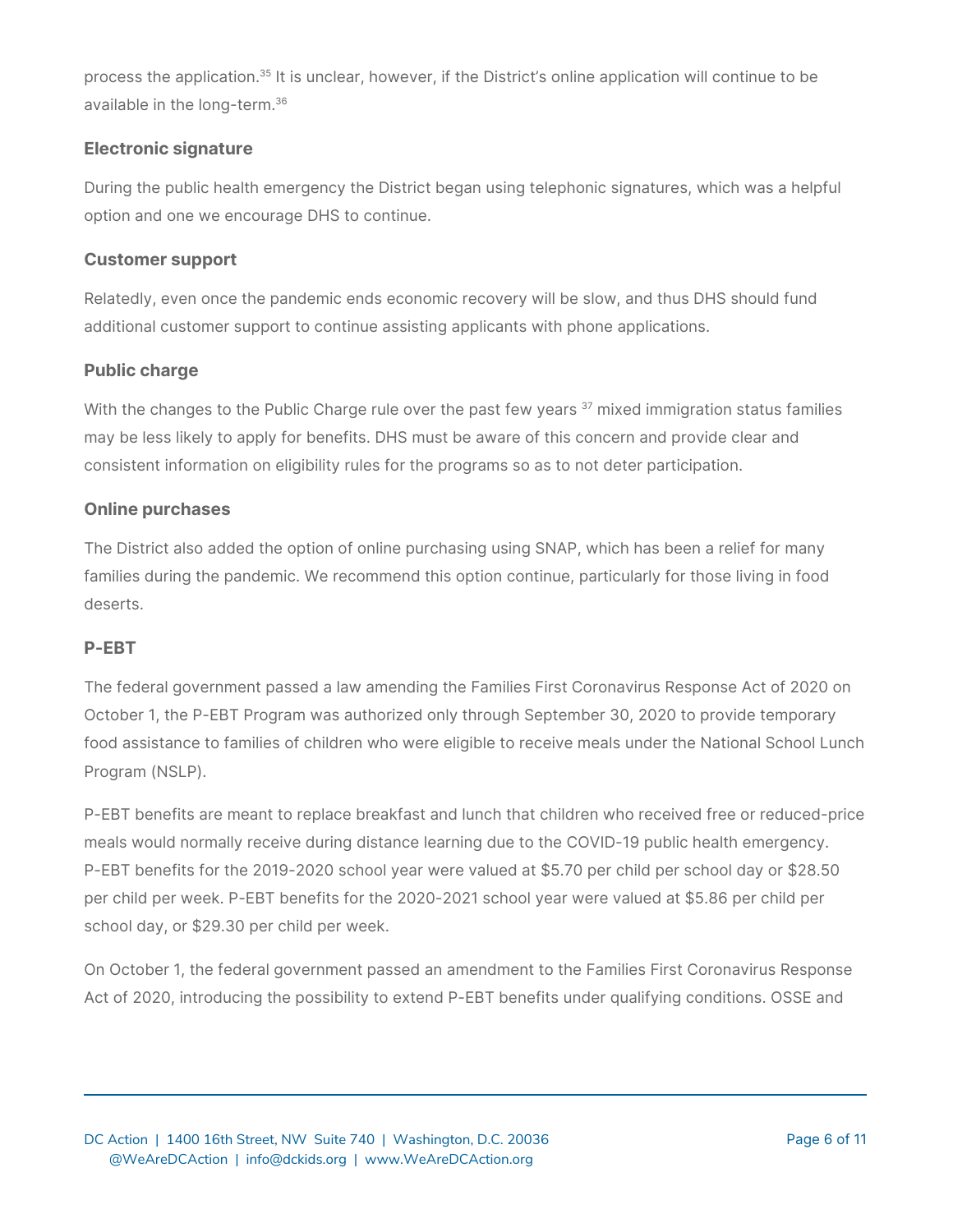DHS are working together to develop a plan to continue to provide benefits to all eligible children. We encourage transparency in the plan's development to ensure the needs of families with children are met.

## Leverage Data to Connect Families to Programs

Another key strategy that the District should use to reach families with low incomes is leveraging data to connect families with all public benefits for which they may be eligible. The District is doing well overall in reaching residents eligible for SNAP - better than it is in reaching residents eligible for some other programs. SNAP regulations give states' the option to use or disclose SNAP applicant or recipient information to support the administration of other federally assisted and state programs that serve low income individuals. <sup>38</sup> The Food and Nutrition Act requires the state agency to establish safeguards that permit the disclosure of applicant household information to persons directly connected with the administration of other "federal assistance programs."<sup>39</sup> DHS should work with other state agencies, including the Department of Health, Office of the State Superintendent of Education, and the State Board of Education to connect families to the suite of benefits for which they may be eligible. For example, some state SNAP agencies have partnered with local WIC agencies to find infants and children who are enrolled in only one program to connect those families to both benefits. This makes it easier on the applicant household but also on the state agency because they can use much of the information already verified from the other program to make a decision. The low-income families in the District who have completed the application and eligibility process for one safety-net program, especially SNAP—which has a comprehensive application and eligibility process--should be provided with more direct avenues to other safety net programs (not just the ones administered by DHS) they may be eligible for without having to complete the entire application process and provide the same verifications multiple times. The District should also look more closely into declining child enrollment in SNAP to better understand the causes?

## Use Flexibility in Program Operations

While SNAP is a federal program, states are afforded flexibility within the program on how it is administered in the state. FNS provides states with the ability to request waivers from federal rules as well as offering states options they can implement to make SNAP work better for their residents. <sup>40</sup> With fresh memories from the 2007 Great Recession, the government shutdown in 2019 that caused SNAP benefit payments to be made early, and the 2020/2021 COVID-19 pandemic, the District could take some time to think about what policies to put into place in the near future to make the agency better equipped for the next crisis. For example, on-demand interviews<sup>41</sup>, more mobile technology,<sup>42</sup> and online case management $^{\rm 43}$  would reduce how much households need to come into the office and free up caseworkers in the office to handle more complicated matters.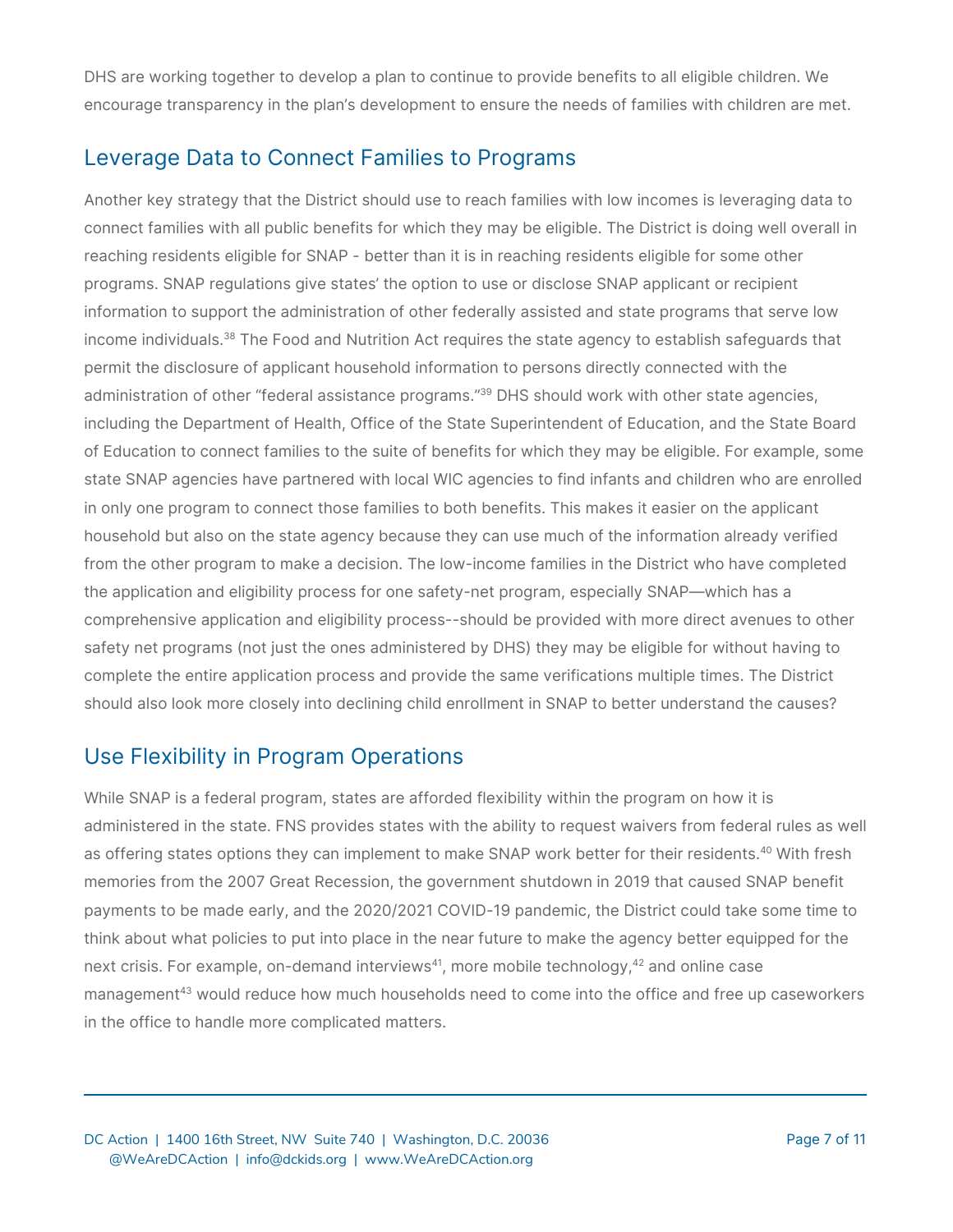One policy that the District could focus on without needing a waiver is how it ensures that applicants qualify for all deductions for living expenses (as described above) for which they are eligible. That calculation estimates how much money households have available to purchase food and therefore how much money in SNAP benefits they're entitled to. The first step is to determine how many eligible people are currently receiving deductions in DC. Analysis by the Center on Budget and Policy Priorities of 2018 SNAP Quality Control Characteristics data showed that nationally small shares of all SNAP households claimed deductions, with only 3% claiming the dependent care (e.g. child care) deduction. <sup>44</sup> With the high cost of child care in the District, it is important to make sure that families on SNAP are able to count their out-of-pocket dependent care costs during the SNAP eligibility determination.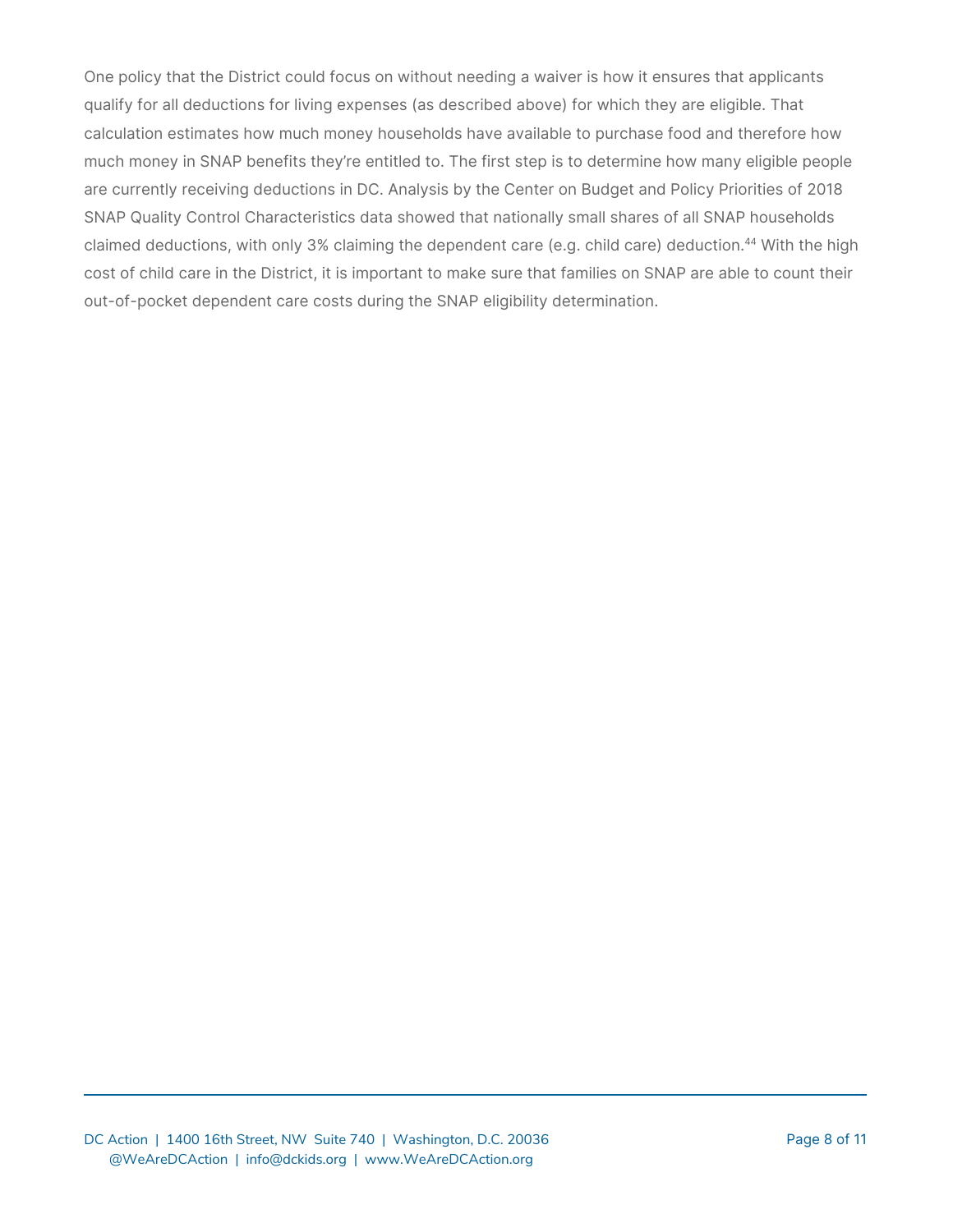# **Endnotes**

1. Some Native American tribes and/or Indian Tribal Organizations (ITOs) operate a program called the Food Distribution Program on Indian Reservations (FDPIR) instead of SNAP.

2. Reaching Those in Need: Estimates of State Supplemental Nutrition Assistance Program Participation Rates in 2017: https://fns-prod.azureedge.net/sites/default/files/resource-files/Reaching2017-1.pdf

3.[https://datacenter.kidscount.org/data/tables/9764-median-family-income-by-race-ethnicity?loc=10&loct=3#detailed/3/any/false/3](https://datacenter.kidscount.org/data/tables/9764-median-family-income-by-race-ethnicity?loc=10&loct=3#detailed/3/any/false/37,871,870/2159,3498,2161,5929,3499,3306,3307,2160/19032) [7,871,870/2159,3498,2161,5929,3499,3306,3307,2160/19032;](https://datacenter.kidscount.org/data/tables/9764-median-family-income-by-race-ethnicity?loc=10&loct=3#detailed/3/any/false/37,871,870/2159,3498,2161,5929,3499,3306,3307,2160/19032)

[https://datacenter.kidscount.org/data/tables/8782-median-family-income-among-households-with-children-by-race-and-ethnicity?l](https://datacenter.kidscount.org/data/tables/8782-median-family-income-among-households-with-children-by-race-and-ethnicity?loc=10&loct=3#detailed/3/any/false/37,871,870,573,869,36,133,35,16/4038,4040,4039,2638,2597,4758,1353/17618) [oc=10&loct=3#detailed/3/any/false/37,871,870,573,869,36,133,35,16/4038,4040,4039,2638,2597,4758,1353/17618](https://datacenter.kidscount.org/data/tables/8782-median-family-income-among-households-with-children-by-race-and-ethnicity?loc=10&loct=3#detailed/3/any/false/37,871,870,573,869,36,133,35,16/4038,4040,4039,2638,2597,4758,1353/17618); and [https://datacenter.kidscount.org/data/tables/9765-poverty-by-race-ethnicity?loc=10&loct=3#detailed/3/any/false/37,871,870/2159,](https://datacenter.kidscount.org/data/tables/9765-poverty-by-race-ethnicity?loc=10&loct=3#detailed/3/any/false/37,871,870/2159,3498,2161,2157,3306,3307,3499,2160/19034,19033) [3498,2161,2157,3306,3307,3499,2160/19034,19033](https://datacenter.kidscount.org/data/tables/9765-poverty-by-race-ethnicity?loc=10&loct=3#detailed/3/any/false/37,871,870/2159,3498,2161,2157,3306,3307,3499,2160/19034,19033)

4. In response to the covid-19 pandemic, Congress passed the "Families First Coronavirus Response Act" which provided USDA with authority to allow states to modify procedures to make it easier for families to continue participating in SNAP. One option for states was to provide a temporary increase in SNAP benefits to meet immediate rising needs. See: [https://www.fns.usda.gov/disaster/pandemic/COVID-19](https://www.fns.usda.gov/disaster/pandemic/covid-19) and

<https://www.cbpp.org/research/food-assistance/most-states-are-easing-snap-participation-rules-many-have-opted-to-provide>

5. As part of the American Recovery and Reinvestment Act (ARRA) of 2009 also known as the stimulus or recovery package to help families after the Great Recession, Congress increased benefits for SNAP participants. USDA Under Secretary Kevin Concannon stated, "By injecting immediate revenue streams into local business, SNAP helps accomplish another primary goal of ARRA by stimulating the American economy." <https://www.fns.usda.gov/pressrelease/fns-0001>

6. An immigrant must have one of the immigrant statuses that makes him or her a "qualified immigrant" to be eligible. These include certain Lawful Permanent Residents (LPRs), refugees, asylees, granted withholding of removal, parolee for a year or more, domestic violence victims and their parents or children, and victims of severe forms of trafficking in persons. 7 C.F.R. 273.4.

7. The standard deduction is based on household size and is usually updated once a year. For FY 2021, a standard deduction of \$167 for household sizes of 1 to 3 people and \$181 for a household size of 4 (higher for some larger households and for households in Alaska, Hawaii, and Guam). Family size calculations are based on the number of citizens or those with a certain limited number of immigration statuses. Mixed status households are eligible for SNAP, but some members of the household may not be counted in the calculation determining benefit amounts.

8. There are a few deductions for SNAP see <https://www.fns.usda.gov/snap/recipient/eligibility>. There are rules around each deduction and what applicants need to show proof of expense. For a basic overview of deductions see: [https://www.cbpp.org/sites/default/files/atoms/files/snap\\_academy\\_webinar\\_1-7-15.pdf](https://www.cbpp.org/sites/default/files/atoms/files/snap_academy_webinar_1-7-15.pdf)

9. This estimate is as of July 2020 data at https://fns-prod.azureedge.net/sites/default/files/resource-files/SNAPsummary-7.pdf

10. <https://www.ers.usda.gov/topics/food-nutrition-assistance/food-security-in-the-us/definitions-of-food-security.aspx>

11. USDA Economic Research Service Food Insecurity in Households with Children: Prevalence, Severity, and Household Characteristics, 2010–11, 2013,

12. USDA: Measuring the Effect of SNAP Participation on Food Security <https://www.fns.usda.gov/measuring-effect-snap-participation-food-security-0>

13. Edward Frongillo, Diana F. Jyoti, and Sonya J. Jones, Food Stamp Program Participation is Associated with Better Academic Learning among School Children, Journal of Nutrition , 136(4): 2006, 1077-80,

14. Hilary Hoynes, Diane Whitmore Schanzenbach, and Douglas Almond, Long-Run Impacts of Childhood Access to the Safety Net," American Economic Review , 106(4): 2016, 903–934. <https://www.nber.org/papers/w18535>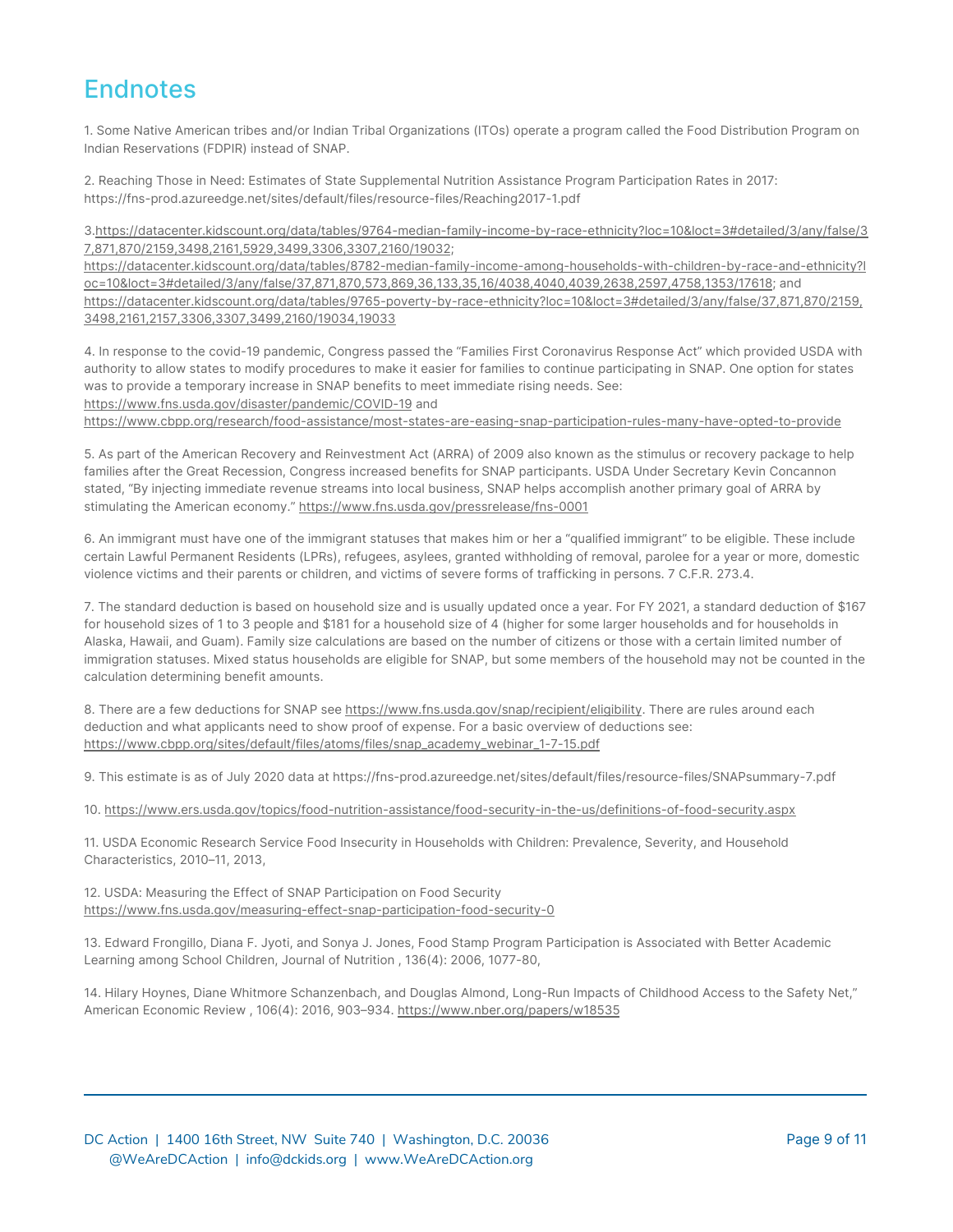15. Stephanie Ettinger de Cuba, et al., "The SNAP Vaccine: Boosting Children's Health," Children's HealthWatch, February 2012, [https://childrenshealthwatch.org/wp-content/uploads/snapvaccine\\_report\\_feb12.pdf](https://childrenshealthwatch.org/wp-content/uploads/snapvaccine_report_feb12.pdf)

16. Adjunctive eligibility enables WIC applicants to establish their income eligibility by showing proof that they participate in SNAP, TANF, or Medicaid. See DC Action Snapshot WIC.

17. Through direct certification, school districts that participate in the school lunch program match the names of children living in households that receive benefits from SNAP or TANF with school enrollment records.

18. 7 C.F.R. 273.1(a).

#### 19. <https://dhs.dc.gov/service/apply-benefits>

20. Due to covid-19, the interview can be delayed if identity can be verified or it can be done telephonically, per DC's approved waiver request at [https://www.fns.usda.gov/disaster/pandemic/COVID-19/district-of-columbia#snap](https://www.fns.usda.gov/disaster/pandemic/covid-19/district-of-columbia#snap).

#### 21. <https://www.fns.usda.gov/snap/recipient/eligibility>

22. The Thrifty Food Plan (TFP) is one of four USDA-designed food plans specifying foods and amounts of foods to provide adequate nutrition. It is the cheapest food plan and is calculated monthly using data collected from the consumer price index (CPI). <https://www.fns.usda.gov/cnpp/usda-food-plans-cost-food-reports>

23. CBPP District of Columbia SNAP State Fact Sheet:

[https://www.cbpp.org/research/food-assistance/a-closer-look-at-who-benefits-from-snap-state-by-state-fact-sheets#District\\_of\\_C](https://www.cbpp.org/research/food-assistance/a-closer-look-at-who-benefits-from-snap-state-by-state-fact-sheets#District_of_Columbia) [olumbia](https://www.cbpp.org/research/food-assistance/a-closer-look-at-who-benefits-from-snap-state-by-state-fact-sheets#District_of_Columbia)

24. [https://www.freshebt.com/state/washington-dc/#renew.](https://www.freshebt.com/state/washington-dc/#renew) Re-certification was waived during the COVID-19 pandemic - see https://coronavirus.dc.gov/food.

#### 25. <https://www.freshebt.com/state/washington-dc/>

26. SNAP cannot be used to purchase alcohol, tobacco products, vitamins, live animals, prepared foods, or any non-food household items.

#### 27. <https://www.freshebt.com/state/washington-dc/>

28. USDA Characteristics of SNAP Households Fiscal Year 2018:

<https://www.fns.usda.gov/snap/characteristics-supplemental-nutrition-assistance-program-households-fiscal-year-2018> CBPP SNAP State Fact sheets:

[https://www.cbpp.org/research/food-assistance/a-closer-look-at-who-benefits-from-snap-state-by-state-fact-sheets#District\\_of\\_C](https://www.cbpp.org/research/food-assistance/a-closer-look-at-who-benefits-from-snap-state-by-state-fact-sheets#District_of_Columbia) [olumbia](https://www.cbpp.org/research/food-assistance/a-closer-look-at-who-benefits-from-snap-state-by-state-fact-sheets#District_of_Columbia)

29. USDA Characteristics of SNAP Households Fiscal Year 2018: <https://www.fns.usda.gov/snap/characteristics-supplemental-nutrition-assistance-program-households-fiscal-year-2018>

30. The estimates of state population data comes are as of July 1, 2019 2018 census data [https://datacenter.kidscount.org/data/tables/101-child-population-by-age-group?loc=10&loct=3#detailed/3/any/false/37,871,870,57](https://datacenter.kidscount.org/data/tables/101-child-population-by-age-group?loc=10&loct=3#detailed/3/any/false/37,871,870,573,869,36,868,867,133,38/62,63,64,6,4693/419,420) [3,869,36,868,867,133,38/62,63,64,6,4693/419,420](https://datacenter.kidscount.org/data/tables/101-child-population-by-age-group?loc=10&loct=3#detailed/3/any/false/37,871,870,573,869,36,868,867,133,38/62,63,64,6,4693/419,420) and the estimates of children on SNAP are for FY 2018 data.

31.[https://datacenter.kidscount.org/data/tables/8447-children-in-poverty-100-by-age-group-and-race-and-ethnicity?loc=10&loct=3](https://datacenter.kidscount.org/data/tables/8447-children-in-poverty-100-by-age-group-and-race-and-ethnicity?loc=10&loct=3#detailed/3/any/false/37,871,870,573,869,36,133,35,16/2757,4087,3654,3301,2322,3307,2664%7C140/17079,17080) [#detailed/3/any/false/37,871,870,573,869,36,133,35,16/2757,4087,3654,3301,2322,3307,2664|140/17079,17080](https://datacenter.kidscount.org/data/tables/8447-children-in-poverty-100-by-age-group-and-race-and-ethnicity?loc=10&loct=3#detailed/3/any/false/37,871,870,573,869,36,133,35,16/2757,4087,3654,3301,2322,3307,2664%7C140/17079,17080)

32. <https://fns-prod.azureedge.net/sites/default/files/resource-files/Characteristics2018.pdf>

33a.

https://frac.org/research/resource-library/state-of-the-states-profiles?post\_type=resource&p=4483&state=District%20of%20Colum bia